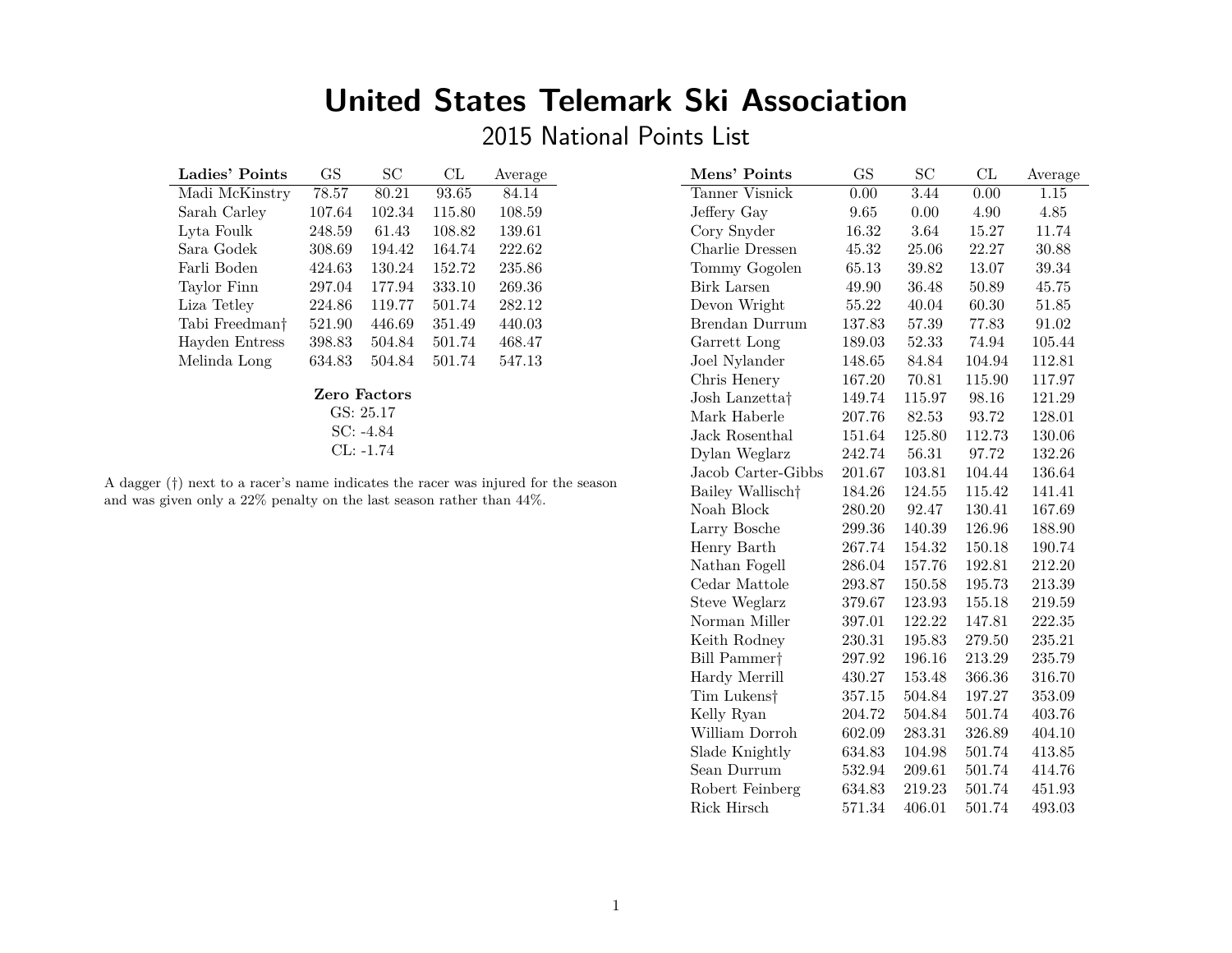## **Giant Slalom Points Detail**

The two best points for each racer are in **boldface**. The last season's penalized points may be used twice.

A dagger (*†*) next to a racer's name indicates the racer was injured for the season and was given only a 22% penalty on the last season rather than 44%.

|                                  | Last Season |                 |                 |
|----------------------------------|-------------|-----------------|-----------------|
| Racer's Name                     | Penalized   | Howelsen Hill 1 | Howelsen Hill 2 |
| Race Penalties $\longrightarrow$ |             | 36.09           | 30.97           |
| Tanner Visnick                   | 25.17       | 36.09           | 65.59           |
| Jeffery Gay                      | 102.54      | 38.68           | 30.97           |
| Cory Snyder                      | 41.48       |                 |                 |
| Charlie Dressen                  | 155.98      | 69.45           | 71.53           |
| <b>Birk Larsen</b>               | 75.06       |                 |                 |
| Devon Wright                     | 80.39       |                 |                 |
| Tommy Gogolen                    | 201.45      | 100.40          | 80.20           |
| Madi McKinstry                   | 113.30      | 119.62          | 94.18           |
| Sarah Carley                     | 132.81      |                 |                 |
| Brendan Durrum                   | 204.97      | 177.74          | 148.26          |
| Joel Nylander                    | 173.86      | 173.76          | 200.97          |
| Josh Lanzetta <sup>†</sup>       | 174.91      |                 |                 |
| Jack Rosenthal                   | 210.09      | 164.62          | 189.00          |
| Chris Henery                     | 192.37      |                 |                 |
| Bailey Wallisch <sup>+</sup>     | 209.43      |                 |                 |
| Garrett Long                     | 214.20      |                 |                 |
| Jacob Carter-Gibbs               | 660.00      | 198.71          | 254.96          |
| Kelly Ryan                       | 660.00      | 221.17          | 238.60          |
| Mark Haberle                     | 232.93      |                 |                 |
| Liza Tetley                      | 337.29      | 162.77          | <b>DNF</b>      |
| Keith Rodney                     | 255.48      |                 |                 |
| Dylan Weglarz                    | 267.91      |                 |                 |
| Lyta Foulk                       | 273.76      |                 |                 |
| Henry Barth                      | 320.57      | 265.24          | 347.58          |
| Noah Block                       | 305.36      |                 |                 |
| Nathan Fogell                    | 311.21      |                 |                 |
| Cedar Mattole                    | 455.25      | 300.17          | 337.90          |
| Taylor Finn                      | 583.21      | 312.36          | 332.05          |
| Bill Pammer <sup>†</sup>         | 323.09      |                 |                 |
| Larry Bosche                     | 324.53      |                 |                 |
| Sara Godek                       | 333.86      |                 |                 |
| Tim Lukens <sup>†</sup>          | 382.32      |                 |                 |
| Steve Weglarz                    | 404.84      |                 |                 |
| Norman Miller                    | 422.18      |                 |                 |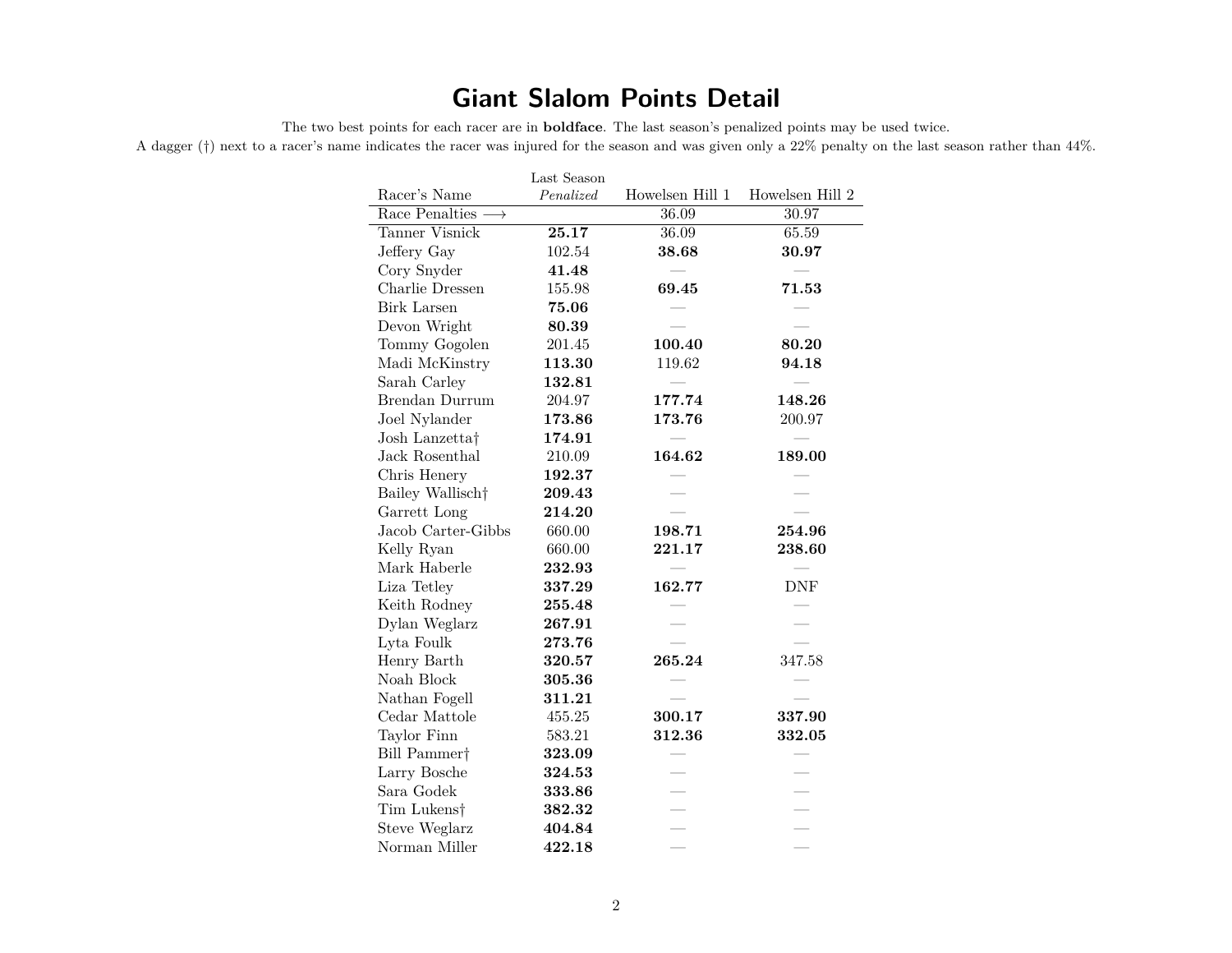|                            | Last Season |                 |                 |
|----------------------------|-------------|-----------------|-----------------|
| Racer's Name               | Penalized   | Howelsen Hill 1 | Howelsen Hill 2 |
| Hayden Entress             | 660.00      | DNF             | 188.00          |
| Farli Boden                | 449.80      |                 |                 |
| Hardy Merrill              | 455.44      |                 |                 |
| Tabi Freedman <sup>†</sup> | 547.07      |                 |                 |
| Sean Durrum                | 660.00      | 456.23          | 1001.10         |
| Rick Hirsch                | 660.00      | 533.01          | 1039.56         |
| William Dorroh             | 627.26      |                 |                 |
| Slade Knightly             | 660.00      |                 |                 |
| Robert Feinberg            | 660.00      |                 |                 |
| Melinda Long               | 660.00      |                 |                 |

### *Continued from previous page*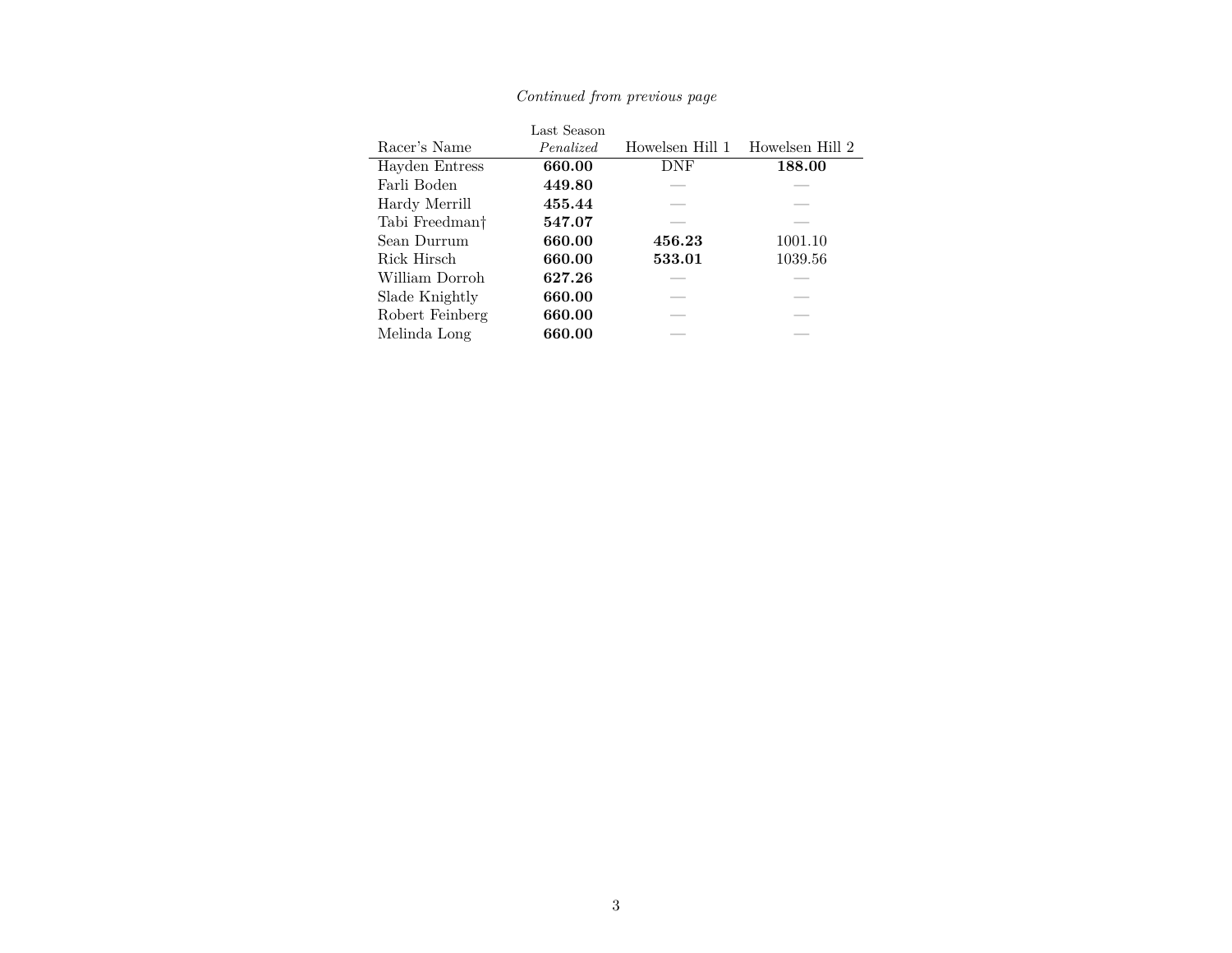## **Sprint Classic Points Detail**

The two best points for each racer are in **boldface**. The last season's penalized points may be used twice.

A dagger (*†*) next to a racer's name indicates the racer was injured for the season and was given only a 22% penalty on the last season rather than 44%.

|                                  | Last Season |                          |                          |                      |             |                             |                                 |                                 |
|----------------------------------|-------------|--------------------------|--------------------------|----------------------|-------------|-----------------------------|---------------------------------|---------------------------------|
| Racer's Name                     | Penalized   | Vail                     | Kare Anderson            | Nationals 1          | Nationals 2 | Short Sprint                | <b>WSC</b>                      | <b>WJC</b>                      |
| Race Penalties $\longrightarrow$ |             | 27.64                    | 59.81                    | $-6.35$              | 4.40        | $-3.32$                     | $-9.27$                         | 61.08                           |
| Jeffery Gay                      | 25.44       | <b>DNF</b>               |                          | $-6.35$              | 7.25        | $-3.32$                     | 9.14                            |                                 |
| Tanner Visnick                   | 23.29       |                          |                          | 105.11               | 4.40        | 22.47                       | $-7.18$                         | 61.08                           |
| Cory Snyder                      | 6.89        |                          |                          | $\operatorname{DNF}$ |             | $7.61\,$                    | $-9.27$                         |                                 |
| Charlie Dressen                  | 23.09       | 27.64                    |                          | 17.36                | 53.03       | 34.22                       | 125.14                          | $\overline{\phantom{a}}$        |
| <b>Birk Larsen</b>               | 35.68       | 35.14                    |                          | 50.53                | 28.15       | 60.20                       | 39.56                           | $\overline{\phantom{a}}$        |
| Tommy Gogolen                    | 37.85       | 32.11                    |                          |                      |             |                             | <b>DNF</b>                      | $\frac{1}{1}$                   |
| Devon Wright                     | 35.20       |                          |                          | 55.33                | 35.54       | 66.01                       |                                 | $\overline{\phantom{0}}$        |
| Garrett Long                     | 75.97       |                          | 69.88                    | 81.79                | 42.07       | 52.93                       |                                 |                                 |
| Dylan Weglarz                    | 124.64      |                          | 59.81                    | 72.57                | 114.29      | 43.14                       |                                 |                                 |
| Brendan Durrum                   | 213.78      | 97.71                    |                          | 60.83                | 83.94       | 133.74                      | 44.27                           | 102.68                          |
| Lyta Foulk                       | 159.85      |                          |                          | 57.35                | 82.25       | 631.22                      | 55.84                           | 104.87                          |
| Chris Henery                     | 107.49      |                          |                          | 91.68                | 71.80       | 60.15                       |                                 |                                 |
| Madi McKinstry                   | 105.11      |                          |                          | 105.25               | 79.64       | 94.91                       | 71.11                           | 120.36                          |
| Mark Haberle                     | 77.70       | $\overline{\phantom{a}}$ |                          |                      |             |                             |                                 |                                 |
| Joel Nylander                    | 99.90       |                          |                          | 83.43                | 78.09       | 81.92                       |                                 |                                 |
| Noah Block                       | 241.05      | $\overline{\phantom{a}}$ |                          | 92.06                | 131.27      | 83.20                       |                                 |                                 |
| Sarah Carley                     | 133.77      |                          |                          | 115.38               | 89.54       | 105.47                      | 121.69                          | 140.84                          |
| Jacob Carter-Gibbs               | 500.00      |                          |                          | 293.67               | 95.59       | 102.37                      | $\overbrace{\qquad \qquad }^{}$ |                                 |
| Slade Knightly                   | 500.00      |                          |                          | 109.67               | 95.86       | 104.42                      | $\hspace{0.1mm}-\hspace{0.1mm}$ |                                 |
| Josh Lanzetta <sup>†</sup>       | 111.13      | $\overline{\phantom{0}}$ | $\overline{\phantom{a}}$ |                      |             | $\frac{1}{2}$               | $\overline{\phantom{a}}$        |                                 |
| Liza Tetley                      | 209.83      |                          |                          | 114.41               | 115.46      | 182.81                      |                                 | $\overbrace{\qquad \qquad }^{}$ |
| Norman Miller                    | 366.34      |                          | 121.34                   | <b>DSQ</b>           | 133.06      | 113.43                      |                                 |                                 |
| Steve Weglarz                    | 206.42      |                          | 196.68                   | 120.22               | 117.97      | 137.12                      |                                 |                                 |
| Bailey Wallisch <sup>+</sup>     | 119.71      | $\overline{\phantom{0}}$ |                          |                      |             |                             |                                 |                                 |
| Jack Rosenthal                   | 138.46      | 113.95                   |                          | <b>DNF</b>           | 135.53      | 127.98                      | $\frac{1}{2}$                   | $\overline{\phantom{0}}$        |
| Farli Boden                      | 254.22      |                          |                          |                      | 129.14      | 121.66                      | $\overline{\phantom{0}}$        | $\overline{\phantom{0}}$        |
| Larry Bosche                     | 170.79      | $\overline{\phantom{a}}$ |                          |                      |             |                             | 100.31                          |                                 |
| Cedar Mattole                    | 346.83      | $\overline{\phantom{0}}$ | $\overline{\phantom{0}}$ | 160.63               | 174.61      | 130.86                      |                                 |                                 |
| Hardy Merrill                    | 249.86      | $\overline{\phantom{0}}$ | 202.11                   | <b>DSQ</b>           | 160.35      | 136.94                      |                                 |                                 |
| Henry Barth                      | 270.05      | 146.18                   |                          | 163.14               | 152.79      | 198.13                      |                                 |                                 |
| Nathan Fogell                    | 181.09      |                          | 140.76                   | 165.09               | 168.56      | $\ensuremath{\mathrm{DNF}}$ | $\overline{\phantom{a}}$        | $\overline{\phantom{0}}$        |
| Taylor Finn                      | 394.80      | 181.05                   |                          | 201.67               | 211.63      | 165.16                      | $\overline{\phantom{a}}$        | $\overline{\phantom{a}}$        |
| Sara Godek                       | 189.58      |                          | 266.09                   | 243.93               | 293.86      | 205.72                      |                                 | $\frac{1}{2}$                   |
| Keith Rodney                     | 190.99      |                          |                          |                      |             |                             |                                 | $\overline{\phantom{a}}$        |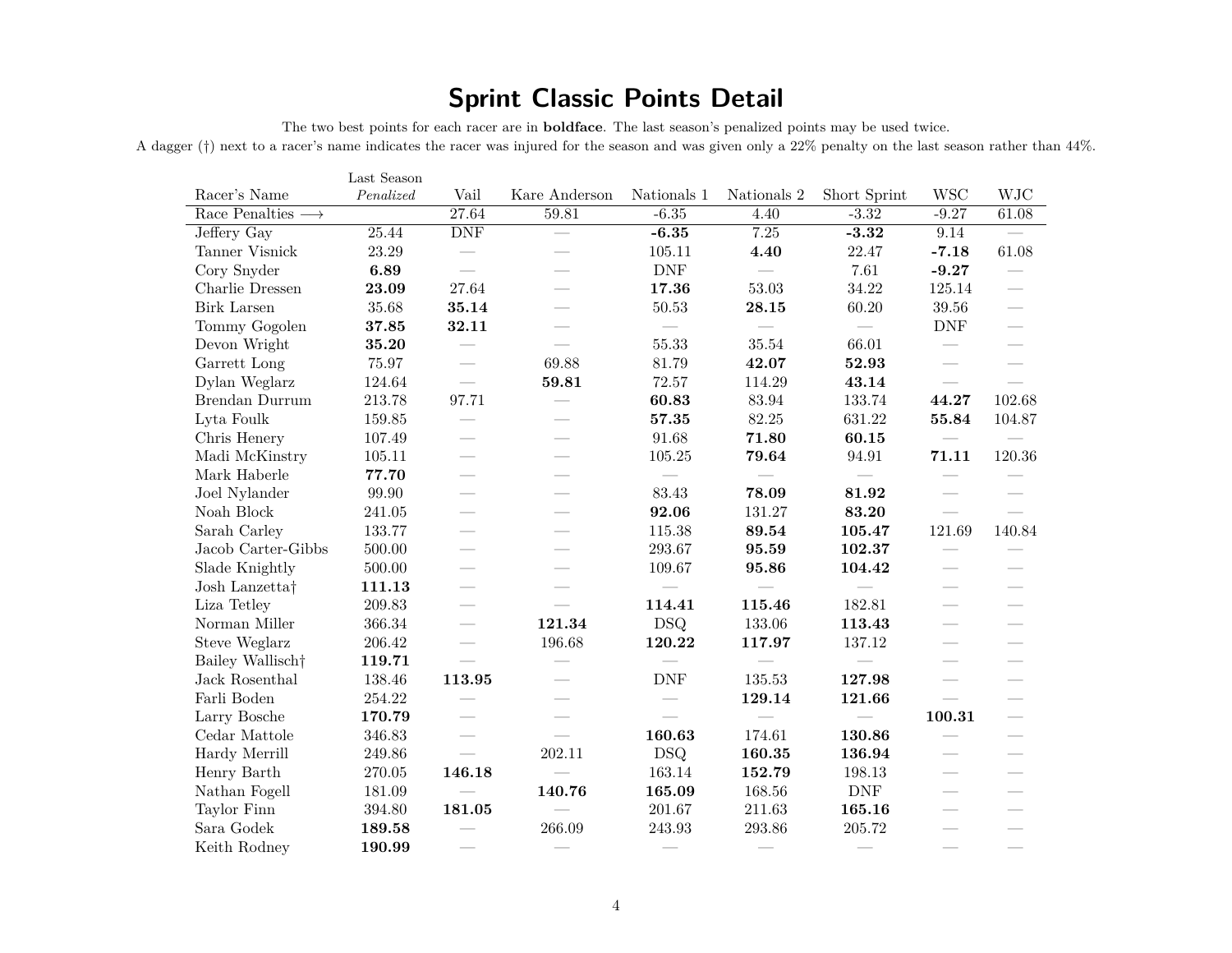|                            | Last Season |      |               |             |             |              |            |     |
|----------------------------|-------------|------|---------------|-------------|-------------|--------------|------------|-----|
| Racer's Name               | Penalized   | Vail | Kare Anderson | Nationals 1 | Nationals 2 | Short Sprint | <b>WSC</b> | WJC |
| Bill Pammer <sup>†</sup>   | 191.33      |      |               |             |             |              |            |     |
| Sean Durrum                | 500.00      |      |               | 219.29      | 219.78      | 190.26       |            |     |
| Robert Feinberg            | 500.00      |      |               | 202.79      | 226.00      | 234.12       |            |     |
| William Dorroh             | 413.34      |      |               | 267.36      | 289.59      |              |            |     |
| Rick Hirsch                | 500.00      | DSQ. |               |             |             | 302.36       |            |     |
| Tabi Freedman <sup>†</sup> | 441.85      |      |               |             |             |              |            |     |
| Kelly Ryan                 | 500.00      |      |               |             |             |              |            |     |
| Tim Lukens <sup>†</sup>    | 500.00      |      |               |             |             |              |            |     |
| Hayden Entress             | 500.00      |      |               |             |             |              |            |     |
| Melinda Long               | 500.00      |      |               |             |             |              |            |     |

*Continued from previous page*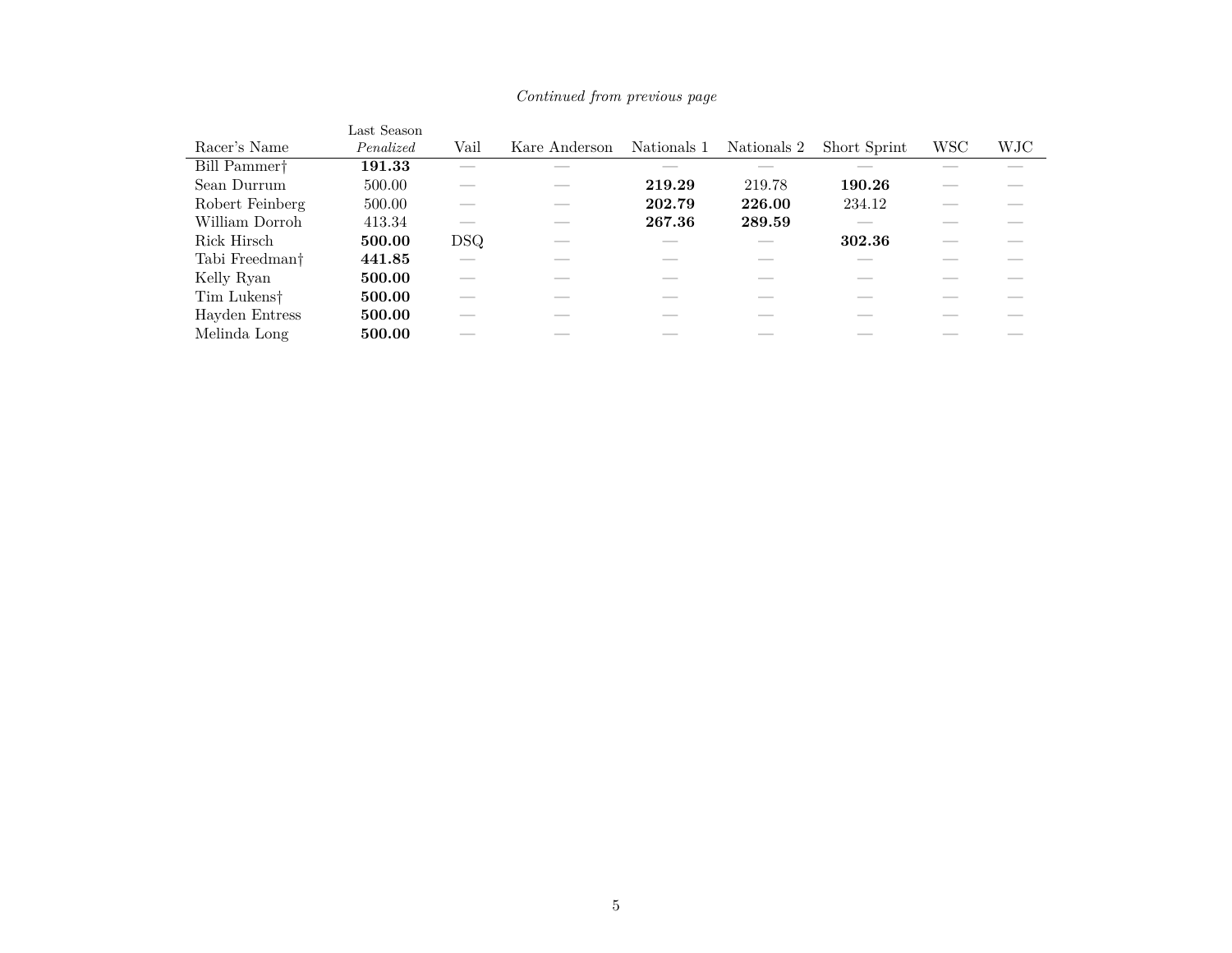## **Classic Points Detail**

The two best points for each racer are in **boldface**. The last season's penalized points may be used twice.

A dagger (*†*) next to a racer's name indicates the racer was injured for the season and was given only a 22% penalty on the last season rather than 44%.

|                                   | Last Season |             |             |            |                          |
|-----------------------------------|-------------|-------------|-------------|------------|--------------------------|
| Racer's Name                      | Penalized   | Nationals 1 | Nationals 2 | <b>WSC</b> | <b>WJC</b>               |
| Race Penalties -<br>$\rightarrow$ |             | $-1.93$     | 2.87        | $-1.54$    | 55.61                    |
| <b>Tanner Visnick</b>             | 14.76       | $-1.93$     | 2.87        | $-1.54$    | 55.61                    |
| Jeffery Gay                       | 3.17        | 16.66       | 31.27       | 35.05      |                          |
| Tommy Gogolen                     | 11.33       |             |             |            |                          |
| Cory Snyder                       | 28.54       | 25.32       | 4.72        | 22.35      |                          |
| Charlie Dressen                   | 20.53       | 39.34       | 44.21       | 57.47      |                          |
| <b>Birk Larsen</b>                | 60.16       | 49.32       | 57.19       | 48.98      | $\overline{\phantom{0}}$ |
| Devon Wright                      | 58.56       | 82.66       |             |            |                          |
| Garrett Long                      | 73.21       | 90.04       | 83.11       |            |                          |
| Brendan Durrum                    | 226.48      | 78.90       | 73.28       |            | 108.49                   |
| Madi McKinstry                    | 101.48      | 98.49       | 92.93       |            | 90.90                    |
| Mark Haberle                      | 91.99       |             |             |            |                          |
| Dylan Weglarz                     | 137.52      | 116.13      | 75.85       |            |                          |
| Josh Lanzetta†                    | 96.43       |             |             |            |                          |
| Jacob Carter-Gibbs                | 500.00      | 115.72      | 89.69       |            | $\overline{\phantom{0}}$ |
| Joel Nylander                     | 103.20      | 119.37      |             |            |                          |
| Lyta Foulk                        | 186.68      | 139.25      | 114.74      |            | 99.43                    |
| Jack Rosenthal                    | 111.00      | 177.16      | 173.72      |            | 156.88                   |
| Bailey Wallisch <sup>+</sup>      | 113.69      |             |             |            |                          |
| Sarah Carley                      | 114.06      | 140.29      | 134.19      | $\equiv$   | <b>DSQ</b>               |
| Chris Henery                      | 114.16      | 114.40      |             |            |                          |
| Larry Bosche                      | 125.22      |             |             |            |                          |
| Noah Block                        | 168.45      | 108.87      | 148.47      |            | $\overline{\phantom{0}}$ |
| Norman Miller                     | 167.33      | 158.12      | 134.03      |            |                          |
| Henry Barth                       | 251.01      | 142.53      | 154.35      |            | $\overline{\phantom{0}}$ |
| Farli Boden                       | 259.17      | 152.55      | 149.42      |            |                          |
| Steve Weglarz                     | 195.06      | 169.58      | 137.31      |            |                          |
| Sara Godek                        | 163.01      | 254.66      | 234.11      |            |                          |
| Nathan Fogell                     | 191.07      | 204.25      | 203.82      |            |                          |
| $\operatorname{Cedar}$ Mattole    | 332.02      | 186.90      | 201.10      |            |                          |
| Tim Lukens <sup>†</sup>           | 195.54      |             |             |            |                          |
| Bill Pammer <sup>+</sup>          | 211.56      |             |             |            |                          |
| Keith Rodney                      | 277.76      |             |             |            |                          |
| William Dorroh                    | 325.15      |             |             |            |                          |
| Taylor Finn                       | 363.76      | 479.35      | 298.96      |            |                          |